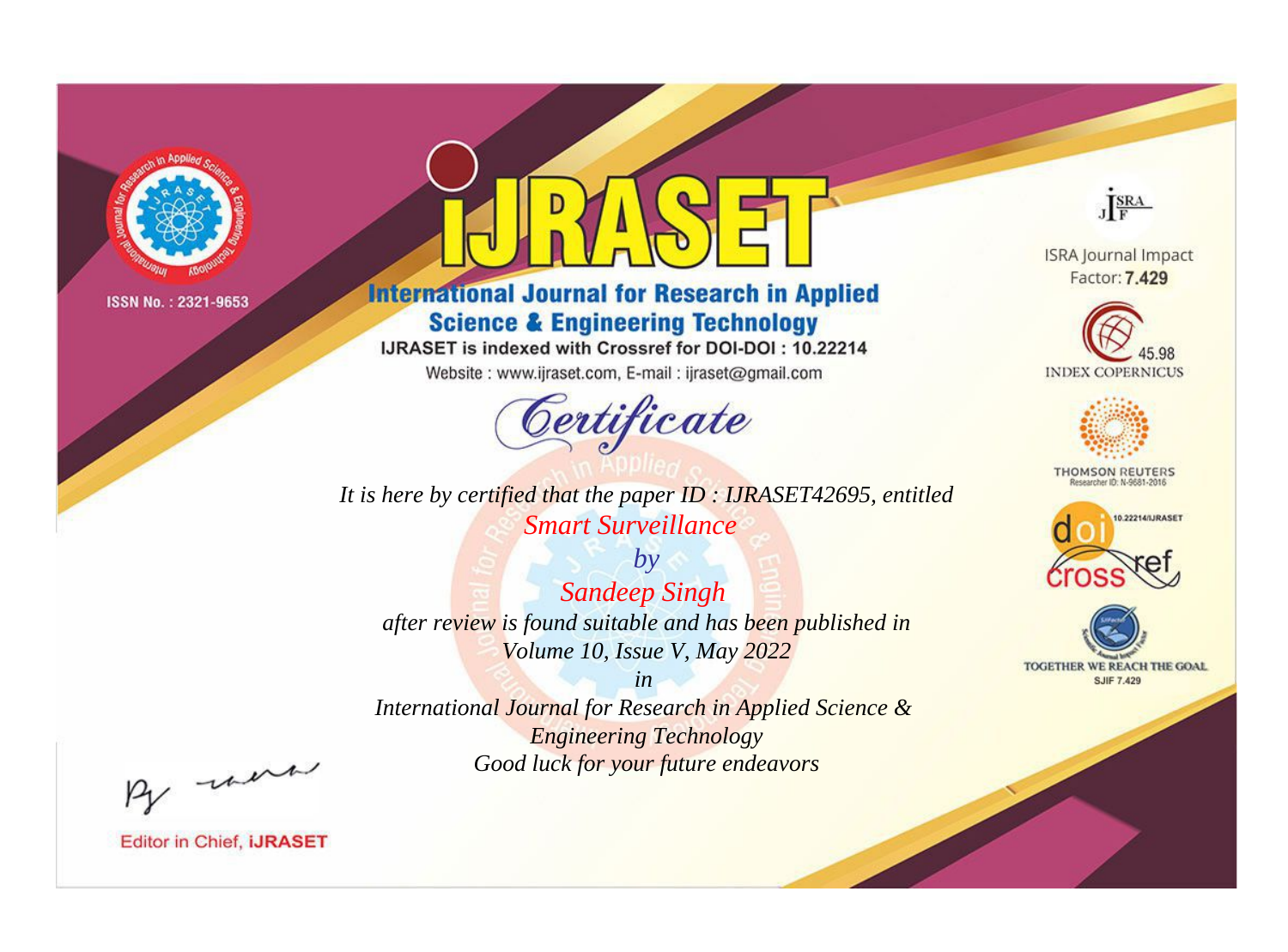

# **International Journal for Research in Applied Science & Engineering Technology**

IJRASET is indexed with Crossref for DOI-DOI: 10.22214

Website: www.ijraset.com, E-mail: ijraset@gmail.com



*It is here by certified that the paper ID : IJRASET42695, entitled Smart Surveillance*

*by Priyansh Jain after review is found suitable and has been published in Volume 10, Issue V, May 2022*

*in International Journal for Research in Applied Science & Engineering Technology Good luck for your future endeavors*



**ISRA Journal Impact** Factor: 7.429





**THOMSON REUTERS** 





By morn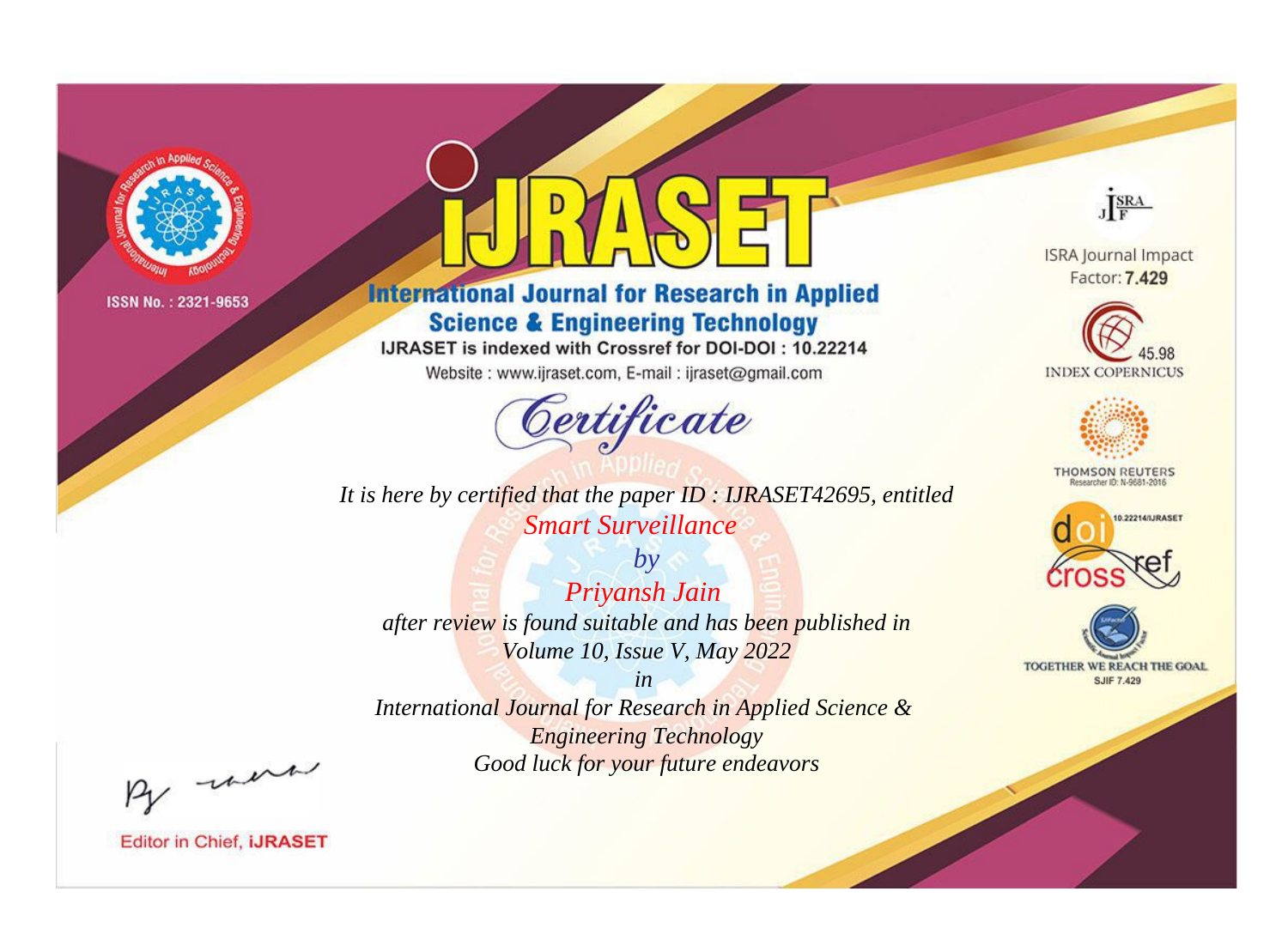

# **International Journal for Research in Applied Science & Engineering Technology**

IJRASET is indexed with Crossref for DOI-DOI: 10.22214

Website: www.ijraset.com, E-mail: ijraset@gmail.com



*It is here by certified that the paper ID : IJRASET42695, entitled Smart Surveillance*

*by Sneha Kesarwani after review is found suitable and has been published in Volume 10, Issue V, May 2022*

*in International Journal for Research in Applied Science & Engineering Technology Good luck for your future endeavors*



**ISRA Journal Impact** Factor: 7.429





**THOMSON REUTERS** 





By morn